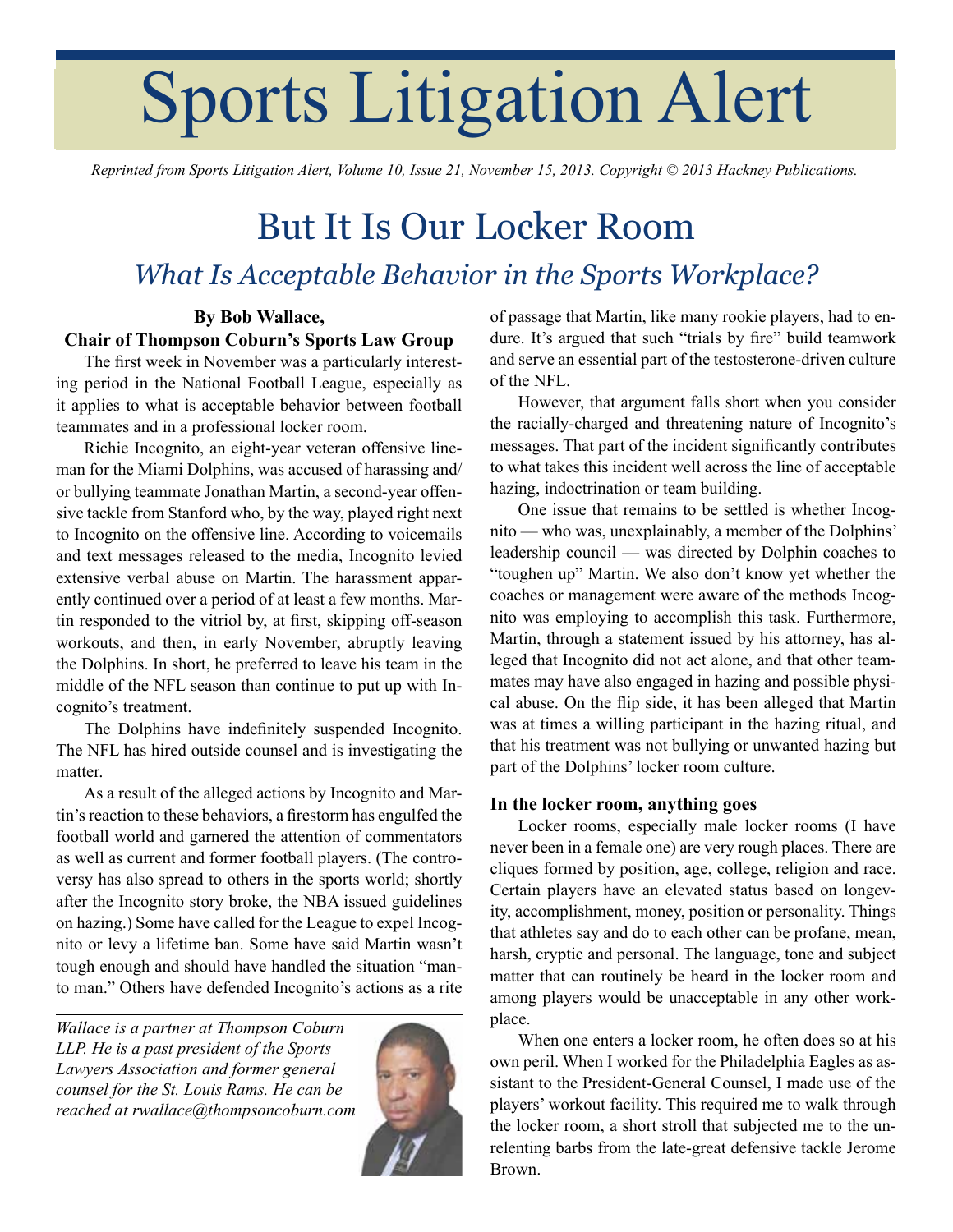Brown was one of those players with an elevated status — he was loud, funny, a great player and an important member of the Eagles most dominant unit, its defensive line. When Brown would see me coming through the locker room, he unleashed a blistering verbal barrage, attacking me for my apparent nerve in coming down from the front office to enter their domain. He referred to the job I held as, "the man's penny pincher." Considering that my job or my ability to be successful in that job did not require Brown's approval and that we did not have a dependent relationship, his barbs had little effect on me. However, I still remember it some 20 years later. The sharpness of his verbal attacks drew great laughter from his teammates. If my relationship to Brown and those teammates would have been different, his comments would have been tough to tolerate.

I accepted Brown's behavior at that time because I understood that I was in his locker room sanctuary, and that the accepted culture of that environment was far different from any office situation I had worked in. In that long-established testosterone culture, language and political correctness take a backseat. The question we now face is whether that longtime tradition relieves a sports organization and its players from standard workplace rules. If it doesn't, what are the consequences of tolerating a potentially "hostile" environment?

#### **What's OK in a sports workplace?**

Workplace harassment has been defined as offensive, belittling or threatening behavior directed at an individual worker or a group of workers. A hostile environment usually requires a pattern of offensive conduct. Clearly the admitted behavior of Incognito could be categorized as such. But the football world defends this type of behavior as normal and unique to its culture. It's this mindset that will get sports leagues and organizations into more hot water. These sports entities are not so different and unique that the rules of society and the legal obligation of providing a safe and healthy work environment do not apply to them.

Bullying and hazing have been commonplace in sports locker rooms for decades. From the first real glimpse into the inner working of pro sports with the books "Paper Lion" or "Ball Four**"** to the glamorized look of HBO's "Hard Knocks," we have seen the sometimes juvenile and perhaps cruel actions of our athletes. Whether it is taping a rookie defensive end to a goal post or dumping a hot-shot running back into a cold tub, the dominance of one group or person over another is unmistakable.

Some who are deeply invested in this culture may continue to argue that this type of indoctrination is useful. But Martin's response to his harassment is telling. Rather than confronting his alleged tormenters, he extricated himself from the environment entirely, a choice that has subjected

him to professional criticism, public attention and the possible end of his NFL career.

#### **Next steps**

If Martin's career is over or substantially damaged, does he have any remedy? Could he sue Incognito for intentional infliction of emotional distress? Or does he have a claim against the Dolphins for the same? Did the Dolphins have some duty to make the workplace environment safe? Given Incognito's history of inappropriate behavior, is the team subject to some liability for not monitoring locker room antics or for placing Incognito in a leadership role and failing to monitor him?

Authors Brian Crow and Scott Rosner looked at this question in an interesting article on organizational liability that was written a decade ago for the St. John's Law Review.<sup>1</sup> For the article, they reviewed several cases of hazing in university and professional sports where "the injured employee alleges that the employer did not exercise due care to prevent the intentional acts of the co-employees."

Crow and Rosner cited Stephen J. Beaver's work on workplace violence<sup>2</sup> when he noted that in those cases "of managerial negligence: the plaintiffs allege that the employer should have screened applicants more scrupulously." This charge of negligent hiring could perhaps be made against the Dolphins if Incognito's "dangerous propensities, unfitness or incompetence were known or should have been" to the Dolphins. (It is noted that Incognito's college and professional athletic career was checkered with problems, suspensions, fines, and off-field allegations that demonstrate a pattern of troubling behavior and was known to many NFL teams.)

As a result of this spotlight, sports organizations are going to quickly realize that they do not operate under a different set of rules, and the sooner they come to this realization, the better. As Boston Globe columnist Christopher Gasper wrote on Nov. 11 when discussing the Incognito bullying allegations, "The insular and Darwinian culture of the NFL locker room is not yet ready to join the rest of society in open acknowledgment of the seriousness of bullying" and that culture seems "more interested in protecting locker room sanctity." Instead, Gasper writes, the NFL "should

*Sports Litigation Alert* (SLA) is a narrowly focused newsletter that monitors case law and legal developments in the sports law industry. Every two weeks, SLA provides summaries of court opinions, analysis of legal issues, and relevant articles. The newsletter is published 24 times a year. To subscribe, please visit our website at http://www.sportslitigationalert.com

*Reprinted from Sports Litigation Alert, Volume 10, Issue 21, November 15, 2013. Copyright © 2013 Hackney Publications.*